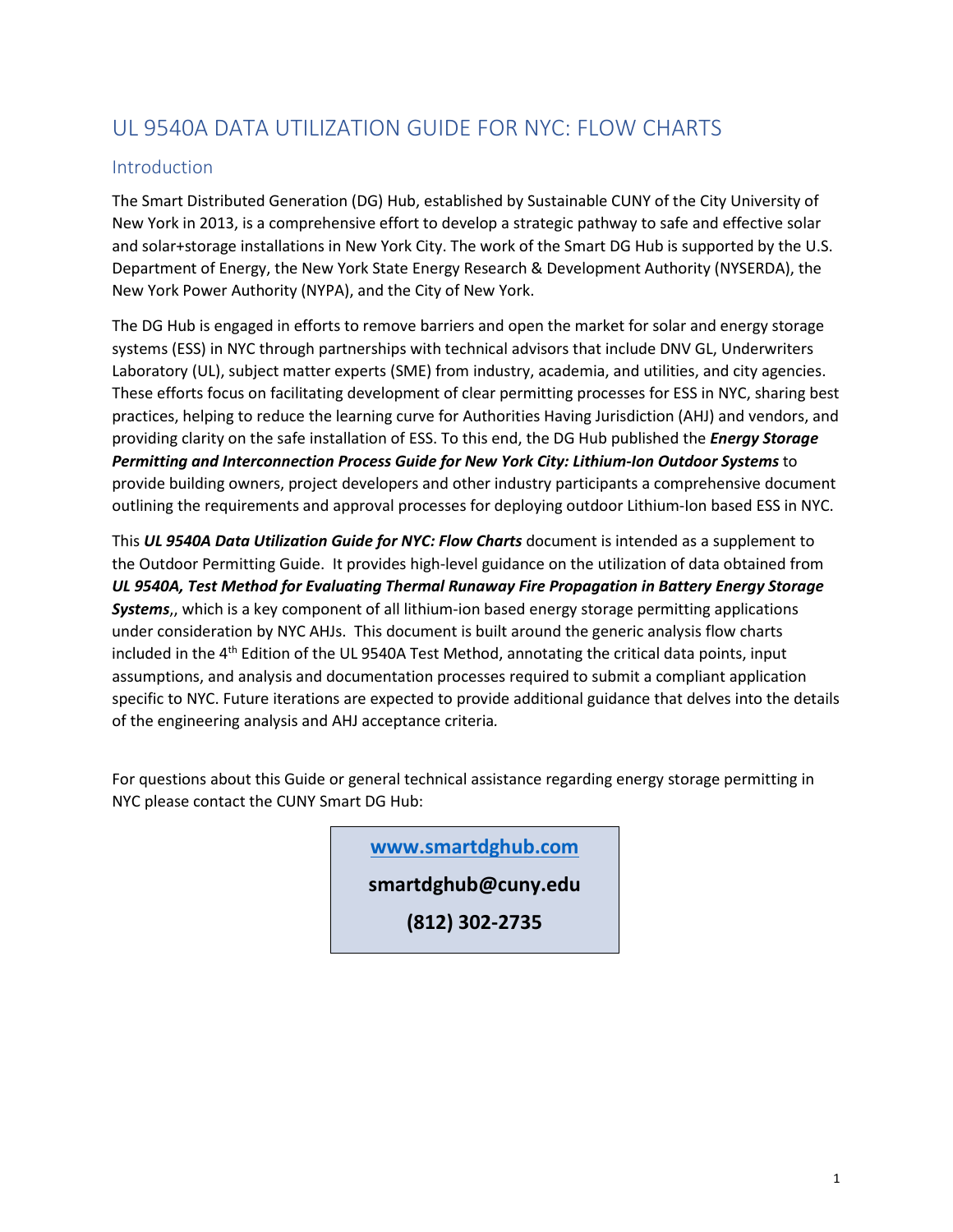### UL 9540A and Flow Charts

UL 9540A, 4<sup>th</sup> Edition, is an ANSI-accredited standard developed and published by Underwriters Laboratory (UL), entitled *Test Method for Evaluating Thermal Runaway Fire Propagation in Battery Energy Storage Systems*. It is available for free digital viewing or purchase a[t UL's Standards Shop.](https://www.shopulstandards.com/ProductDetail.aspx?UniqueKey=36503) This standard test method does not provide a pass/fail certification, but rather creates data critical to the design of right-sized safety measures for energy storage systems. Included as part of the standard are three flow charts which outline basic testing decision points and how the data produced in the tests may be leveraged in support of safety system designs. The flow charts include baseline development in the initial tests [\(Figure 1\)](#page-1-0); assessment of fire spread at a system level [\(Figure 2\)](#page-1-1); and assessment of explosion mitigation measures [\(Figure 3\)](#page-2-0).



*Figure 1 Using UL 9540A: Cell, Module, and BESS Unit Level Test; (left: full chart, right: simplified chart)*

<span id="page-1-0"></span>

<span id="page-1-1"></span>*Figure 2 Fire propagation assessment: Installation level analysis (left: full chart, right: simplified chart)*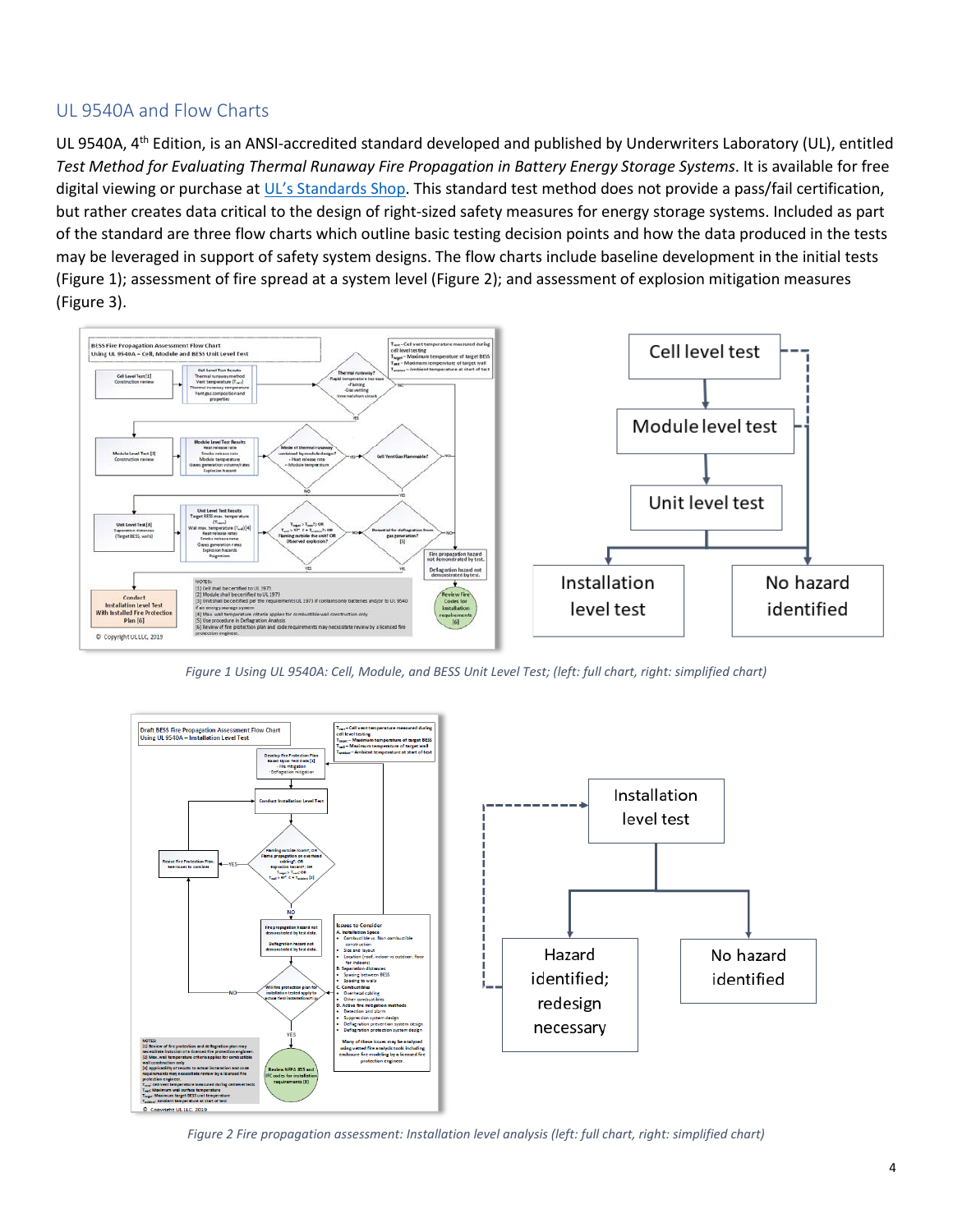

*Figure 3 Deflagration Protection Analysis (left: full chart, right: simplified chart)*

### <span id="page-2-0"></span>NYC Interpretation and Requirements

The methodologies outlined in the flow charts within UL 9540A, 4<sup>th</sup> Edition, are generic, rooted in widely accepted standards across multiple fields. While this provides a strong basis for assessment, it does leave open energy storageand jurisdiction-specific decision points that would require interpretation by system designers, engineers, and NYC Agencies. In order to provide guidance on acceptable interpretations, assumptions, and formats, annotated versions of these flow charts were developed in collaboration with NYC Agencies and subject matter experts. Each annotation is tied to a standard, department policy, or subject matter expert interpretation, and have been determined as acceptable by the Agencies. If these methodologies are leveraged in the system design of submitted applications, they will be accepted by Agencies; this is not intended to imply that the project as a whole will be found to be acceptable, but that the methodology will not require further validation upon submission. While there remain areas where acceptance criteria are still under development, these methodologies will ensure submittals are clear, consistent, and compliant, and technical discussions can be focused on a reduced subset of topic areas. Critical among these are an understanding of site specific risk analysis, and how it is interpreted by the Agencies. This will be detailed in other materials.

Following this, the same three UL 9540A flow charts are provided with annotations, in Figure 4 (with a focus on test data outputs and acceptable ways in which that data is reported), Figure 5 (reporting, criteria, and assumptions for fire suppression/protection of the system, to protect people and structures), and Figure 6 (reporting, criteria, and assumptions for acceptable explosion mitigation to protect people and structures).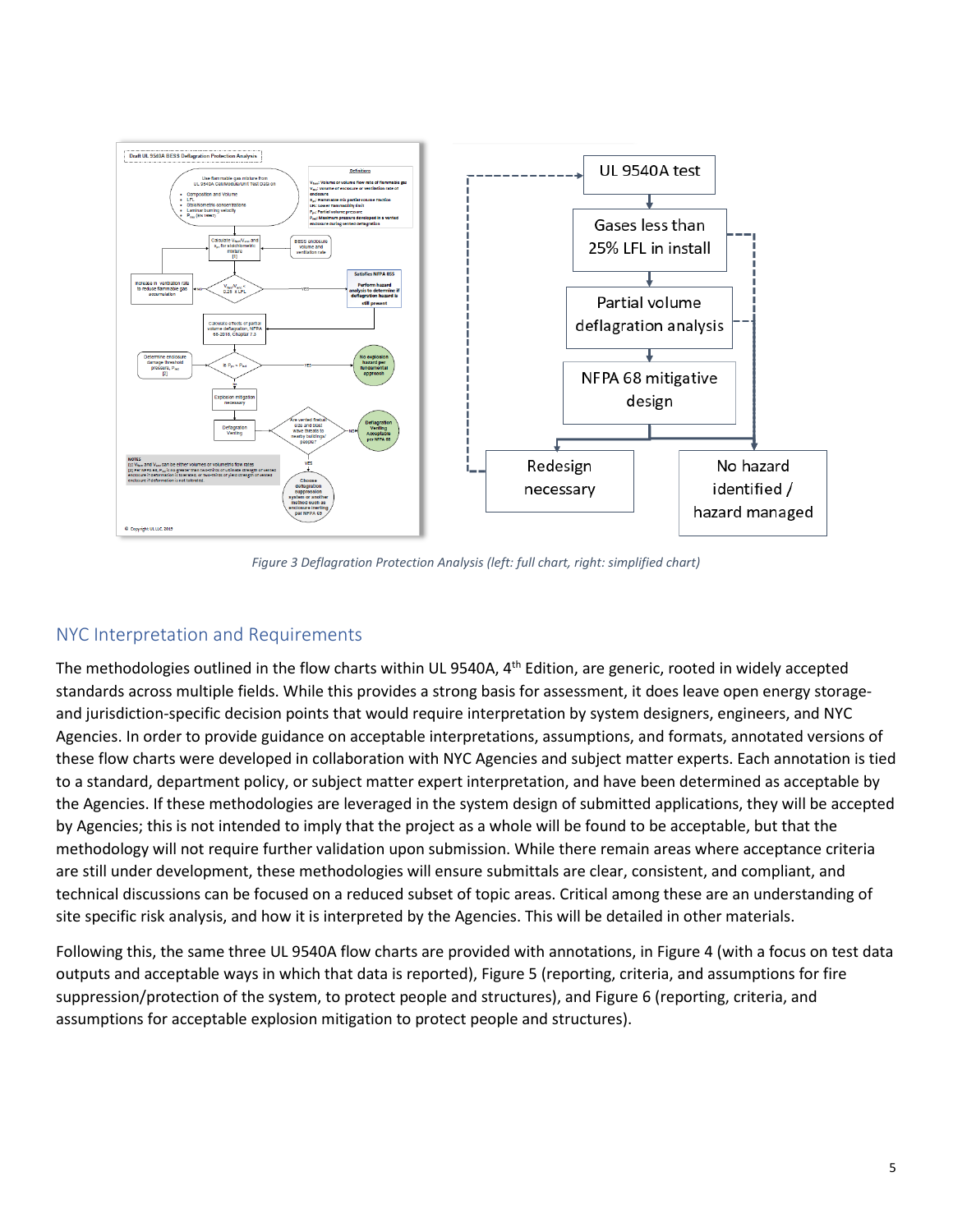

## **FIGURE 4**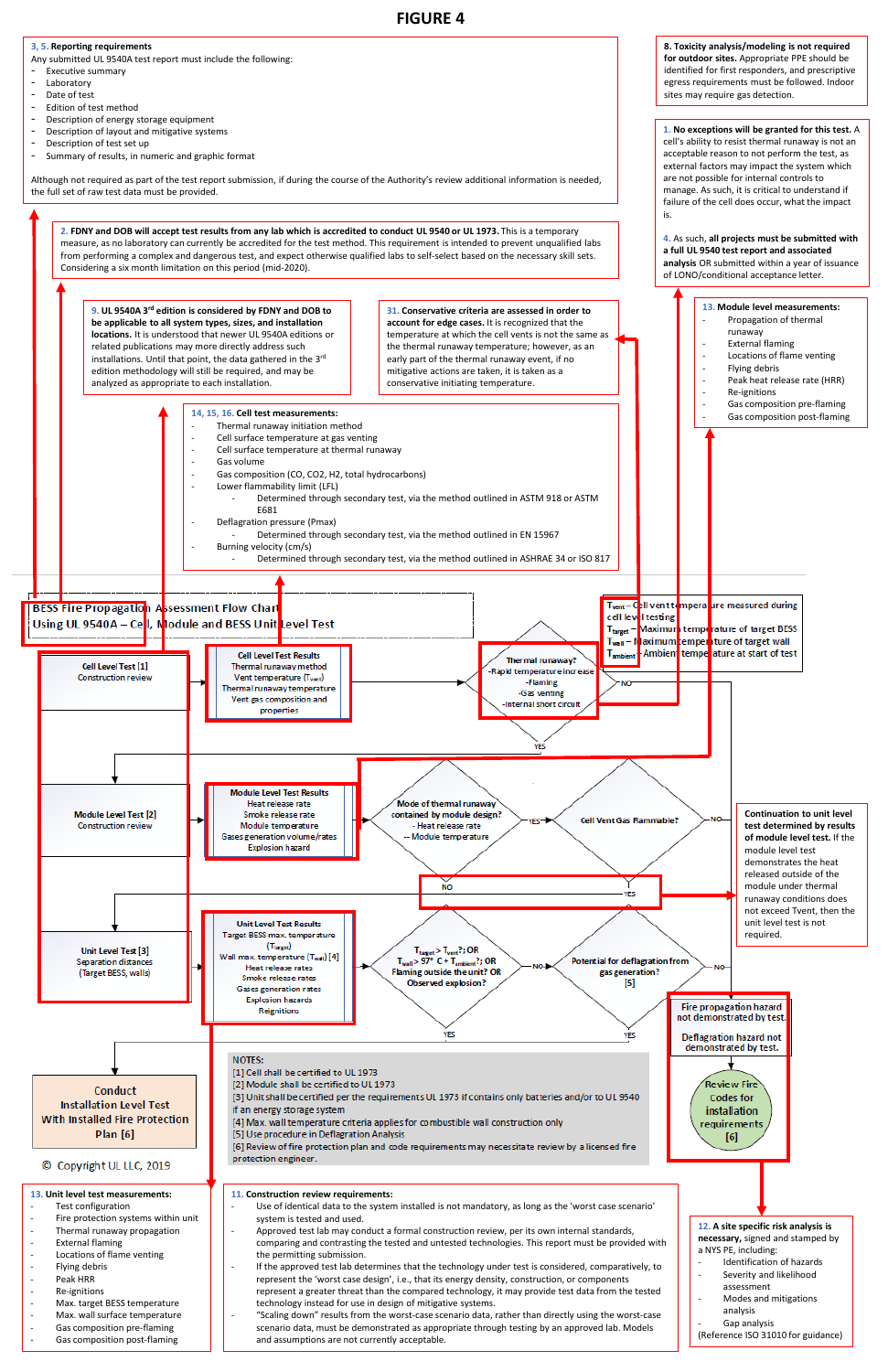**7. Reporting requirements**

**27, 28. Fire threat should be assessed and documented by the NYS PE, but guidance for its definition and related minimum expectations include:**

**To buildings:** The temperature at which the building will be affected beyond that deemed acceptable for the performance group (Ref: ICC 2009), with consideration for materials of and in building

|                    |  |                           | Increasing level of performance |                                |                          |                         |
|--------------------|--|---------------------------|---------------------------------|--------------------------------|--------------------------|-------------------------|
|                    |  |                           | Performance<br>Group I          | Performance<br><b>Group II</b> | Performance<br>Group III | Performance<br>Group IV |
|                    |  | Very large<br>(very rare) | <b>Severe</b>                   | Severe                         | <b>High</b>              | Moderate                |
|                    |  | Large<br>(rare)           | <b>Severe</b>                   | High                           | Moderate                 | Mild                    |
| Magnitude of event |  | Medium<br>(Less frequent) | High                            | Moderate                       | Mild                     | Mild                    |
|                    |  | Small<br>(Frequent)       | Moderate                        | Mild                           | Mild                     | Mild                    |

**To bystanders:** Egress pathways are determined through prescriptive requirements, with 10 ft of spacing required between system and egress pathway.



**To first responders:** The heat flux at the fire department connection (FDC) should be demonstrated, through testing and analysis, as less than 2.5 kw/m2 based on the proposed siting (Ref: SFPE Handbook). The FDC shall be in no case less than 10 ft from the system.

| Approximate<br><b>Radiant Heat</b><br>Flux $(kW/m^2)$ | <b>Comment or Observed Effect</b>                                                                                                         |
|-------------------------------------------------------|-------------------------------------------------------------------------------------------------------------------------------------------|
| 170                                                   | Maximum heat flux as currently measured in a postflashover fire<br>compartment.                                                           |
| 80                                                    | Heat flux for protective clothing Thermal Protective Performance (TPP)<br>Test. <sup>a</sup>                                              |
| 52                                                    | Fiberboard ignites spontaneously after 5 seconds. <sup>b</sup>                                                                            |
| 29                                                    | Wood ignites spontaneously after prolonged exposure. <sup>b</sup>                                                                         |
| 20                                                    | Heat flux on a residential family room floor at the beginning of flashover. <sup><math>c</math></sup>                                     |
| 20                                                    | Human skin experiences pain with a 2-second exposure and blisters in<br>4 seconds with second-degree burn injury. <sup>d</sup>            |
| 15                                                    | Human skin experiences pain with a 3-second exposure and blisters in<br>6 seconds with second-degree burn injury. <sup>d</sup>            |
| 12.5                                                  | Wood volatiles ignite with extended exposure <sup>c</sup> and piloted ignition.                                                           |
| 10                                                    | Human skin experiences pain with a 5-second exposure and blisters in<br>10 seconds with second-degree burn injury. <sup>d</sup>           |
| 5                                                     | Human skin experiences pain with a 13-second exposure and blisters in<br>29 seconds with second-degree burn injury. <sup>d</sup>          |
| 2.5                                                   | Human skin experiences pain with a 33-second exposure and blisters in<br>79 seconds with second-degree burn injury. <sup>d</sup>          |
| 2.5                                                   | Common thermal radiation exposure while fire fighting. <sup>f</sup> This energy level<br>may cause burn injuries with prolonged exposure. |
| 1.0                                                   | Nominal solar constant on a clear summer day. <sup>8</sup>                                                                                |